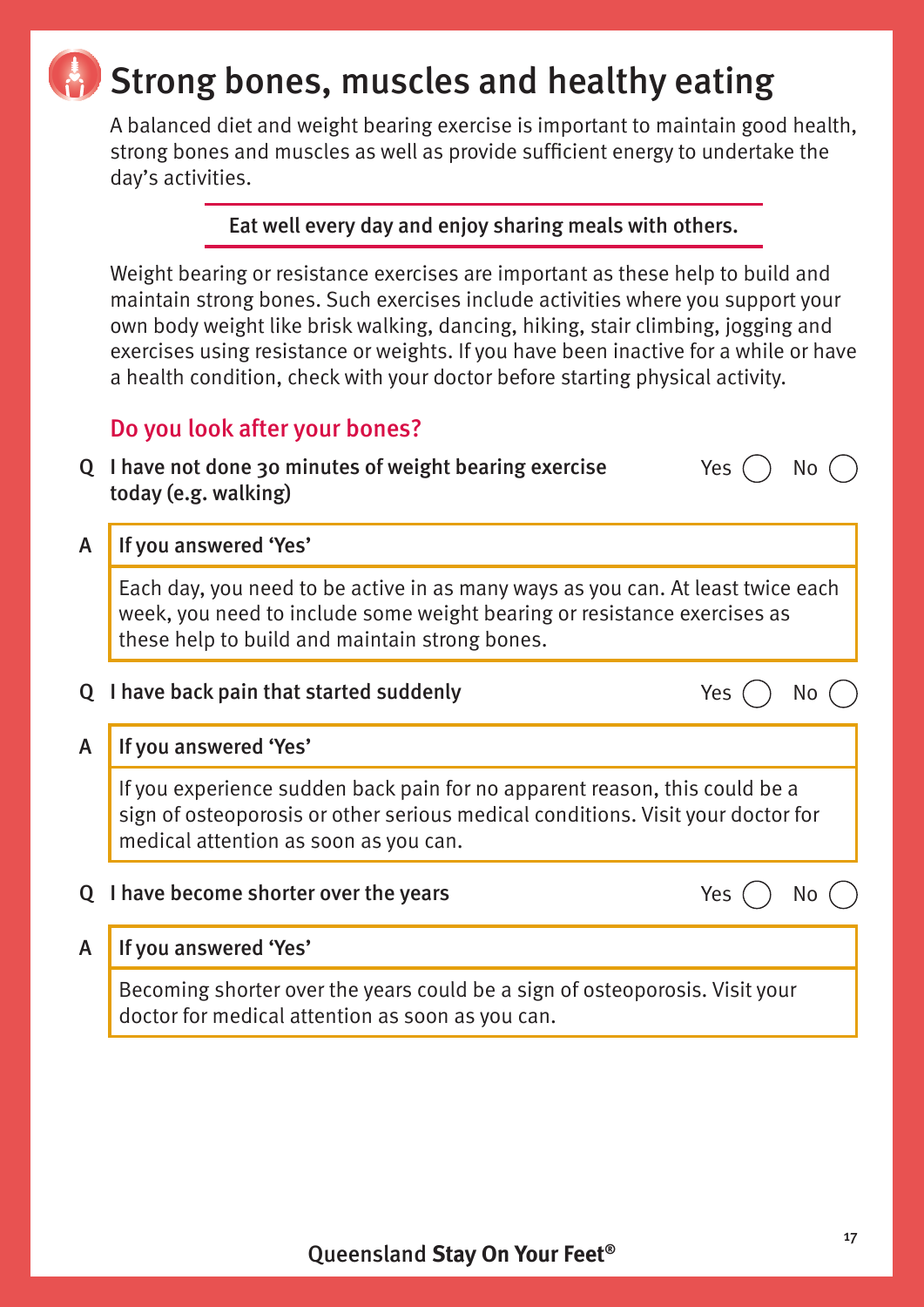### Q I have had broken bones in the past few years  $Yes$   $\cap$  No

# A If you answered 'Yes'

Broken bones can be a sign of osteoporosis. Visit your doctor as soon as you can and ask if you qualify for an osteoporosis risk assessment (bone mineral density test). This test will determine your bone strength as well as possible treatment options to help to reduce your risk of fractures in the future.

# Do you eat healthy meals that help you to keep strong and active?

Q Each day, I eat less than three to four servings of high calcium foods (such as milk, yoghurt, cheese, salmon, sardines or calcium enriched products)

## A If you answered 'Yes'

For adults, the recommended daily intake of calcium per day is 1000mg. For women (post-menopause) and men aged over 70 years, the recommended daily intake of calcium is 1300 mg per day.

To achieve this daily intake, you need to eat three to four servings of highcalcium foods. One serving is 250 ml of milk, 40g cheese, 200g of yoghurt or 100g of tinned salmon or sardines. If you do not eat enough calcium-rich food, see your doctor or dietitian for further advice on calcium supplements.

# Q I do not take any Vitamin D supplements  $\angle$  Yes  $($   $)$  No  $($ A If you answered 'Yes' Being deficient in Vitamin D can affect your bone and muscle strength as this

vitamin helps our bodies to absorb calcium from food. While Vitamin D comes from sunshine this is not always straightforward (and carries a risk of sunburn or skin cancer). It's best to consult your doctor, pharmacist or dietitian to see if you need Vitamin D supplements.

# Q I have difficulty chewing or eating food  $\qquad \qquad$  Yes  $\qquad$  No  $\qquad$

## A If you answered 'Yes'

Talk to your dentist about any problems with your teeth, gums or false teeth. Ask your doctor if a speech pathologist could be helpful for you.



Yes  $()$  No  $()$ 

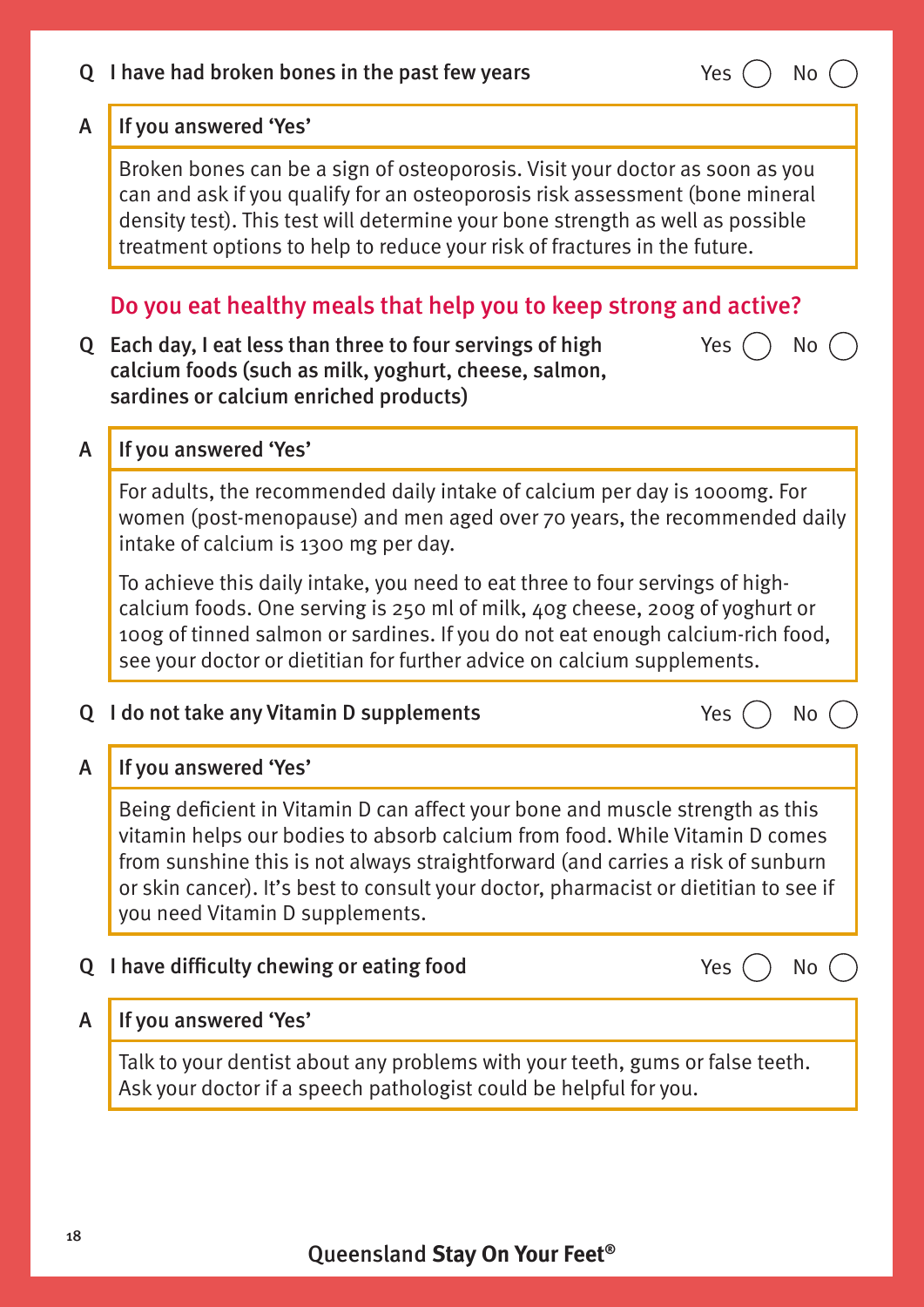| Q            | I have a reduced appetite so am often not hungry<br>Yes<br>No                                                                                                                                                                                                                                                                                                                                                                                     |  |  |  |  |
|--------------|---------------------------------------------------------------------------------------------------------------------------------------------------------------------------------------------------------------------------------------------------------------------------------------------------------------------------------------------------------------------------------------------------------------------------------------------------|--|--|--|--|
| $\mathsf{A}$ | If you answered 'Yes'                                                                                                                                                                                                                                                                                                                                                                                                                             |  |  |  |  |
|              | Living alone, depression, some health conditions and some medications can<br>reduce your appetite. Your doctor may be able to help if there is an underlying<br>reason for the loss of appetite - like a medical condition or a medication issue.<br>Ask your doctor if a dietitian could be helpful for you.                                                                                                                                     |  |  |  |  |
| Q            | I have experienced unplanned weight loss<br>Yes<br>No                                                                                                                                                                                                                                                                                                                                                                                             |  |  |  |  |
| A            | If you answered 'Yes'                                                                                                                                                                                                                                                                                                                                                                                                                             |  |  |  |  |
|              | If you experience sudden or unplanned weight loss, you may need a nutritional<br>assessment. Make an appointment with your doctor to investigate any potential<br>medical reasons for a referral to a dietitian.                                                                                                                                                                                                                                  |  |  |  |  |
|              | Do you have difficulties preparing meals?                                                                                                                                                                                                                                                                                                                                                                                                         |  |  |  |  |
| Q            | I find it difficult to shop for food<br>Yes<br>No.                                                                                                                                                                                                                                                                                                                                                                                                |  |  |  |  |
| A            | If you answered 'Yes'                                                                                                                                                                                                                                                                                                                                                                                                                             |  |  |  |  |
|              | It can be difficult to buy food if you can't get to the shops. This may be due to a<br>number of reasons, such as not being very mobile, the public transport system<br>isn't adequate, the shops are limited, or you have a low income. To see if you<br>are eligible for assistance with shopping and to find out what services can<br>help you contact your local council or My Aged Care and Carer Gateway (details<br>available on page 38). |  |  |  |  |
| Q            | I find it difficult to prepare food<br>Yes<br>No                                                                                                                                                                                                                                                                                                                                                                                                  |  |  |  |  |
| A            | If you answered 'Yes'                                                                                                                                                                                                                                                                                                                                                                                                                             |  |  |  |  |
|              | There are many factors that can make preparing food difficult. These include<br>living alone, cooking for one, being recently bereaved and never having had to<br>cook before, and having trouble with daily activities.                                                                                                                                                                                                                          |  |  |  |  |
|              | You can overcome some of these issues by talking to a dietitian about simple<br>recipe ideas or by looking at options, such as frozen meals or Meals on Wheels.<br>Contact My Aged Care and Carer Gateway to discuss options available in your<br>local area (details available on page 38).                                                                                                                                                      |  |  |  |  |
|              |                                                                                                                                                                                                                                                                                                                                                                                                                                                   |  |  |  |  |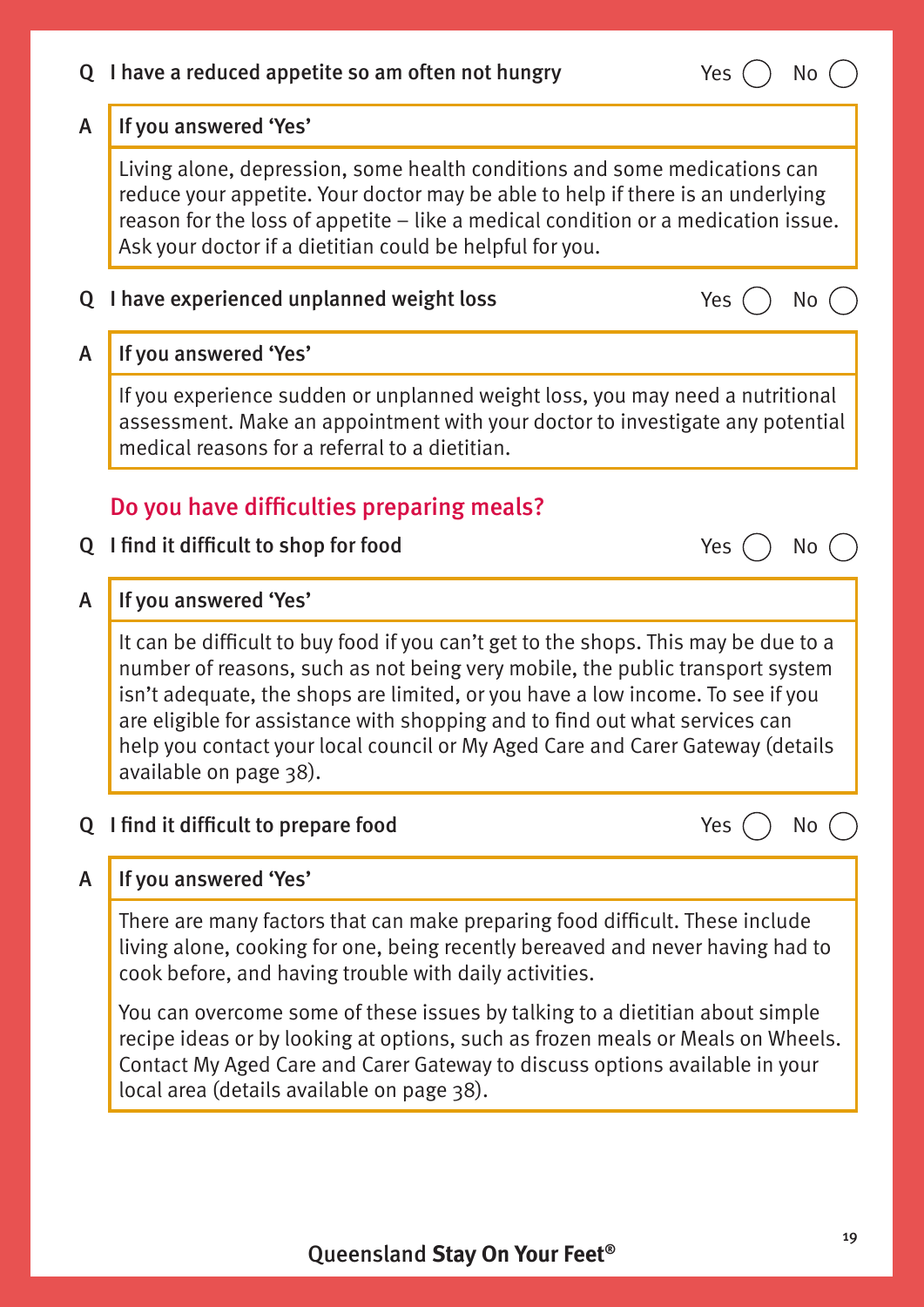# Tips for healthy eating each day

Eating a range of nutritious foods is as important as staying active. As you get older, you have to get smarter about eating better. Dietary requirements could change as your need for energy may decrease, while your need for nutrients, such as proteins, vitamins and minerals, may stay the same or even increase.

Take time to eat a wide variety of nutritious foods including:

### **Fruits and Vegetables**

- **>** Eat two serves of fruit and five serves of vegetables, including different colours to give your body a wide range of valuable nutrients including magnesium, potassium, vitamin C and folate
	- **>** one serve of fruit is one medium piece of fruit, two small pieces of fruit or one cup of chopped or canned fruit
	- **>** one serve of vegetable is ½ cup cooked vegetables or one cup of salad.

### **Calcium**

- **>** Ensure you get enough calcium, eat 2.5–4 serves of milk, yoghurt, cheese daily. These foods are rich sources of calcium, vitamin A, D and B12
	- **>** one serve is 250ml of milk, 40g cheese, 200g of yoghurt or 100g of tinned salmon or sardines
	- **>** if you are unable to eat dairy products and/or fish, discuss alternative sources of calcium with your doctor or dietitian.
- **>** Consider supplementing your calcium and vitamin D intake in consultation with a health professional.

### **Fluids**

- **>** Remember to drink eight glasses (8 x 250ml) of fluid each day unless your fluid intake is restricted because of medical advice. Water is best and you can flavour it with fresh mint or lemon.
- **>** Drinking alcohol increases the risk of falls and injuries, as well as some chronic conditions. Therefore a low alcohol intake is recommended. The Australian Alcohol Guidelines recommend that older people consult with their health professional about the most appropriate level of drinking for their health. For more information on the guidelines for low-risk alcohol consumption, visit [www.alcohol.gov.au](http://www.alcohol.gov.au).

### **Other tips**

- **>** Try to boost your fibre by choosing wholegrain cereals.
- **>** Sharing meal times with family and friends may help to improve your appetite.